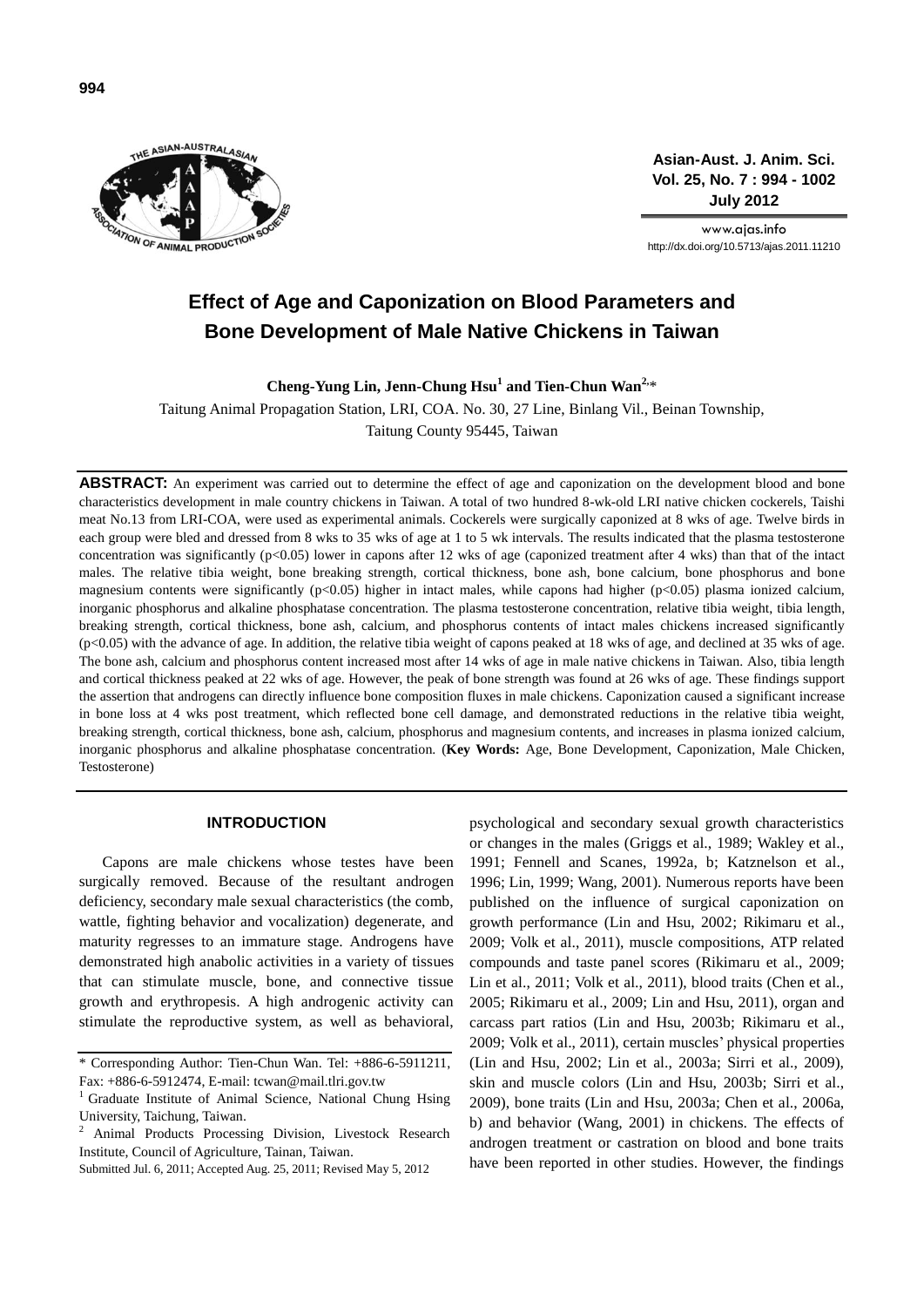in these reports have not been consistent (Hutt, 1929; Vanderschueren et al., 1992; Gill et al., 1998; Mauras et al., 1999; Moghetti et al., 1999; Hsieh, 2003; Lin and Hsu, 2003a; Chen et al., 2006a, 2006b, 2007). Chen et al. (2007) showed that caponization decreased tibia length, but other studies have detected no difference (Lin and Hsu, 2003a; Chen et al., 2006a, 2006b) or even an increase in bone length (Hutt, 1929; Hsieh, 2003). In another case, Lin and Hsu (2003a) found that castration caused an increase in plasma ionized calcium, but did not influence total blood calcium concentration. Also, Chen et al. (2006b) and Moghetti et al. (1999) reported that caponization or testosterone deficiency might increase total blood calcium, but other studies have indicated no effects of caponization on total blood calcium concentration (Vanderschueren et al., 1992; Gill et al., 1998; Chen et al., 2006a, 2007). Similarly, Chen et al. (2006b, 2007) found that caponization increased the blood alkaline phosphatase concentration, but other studies have indicated no influence on blood alkaline phosphatase concentration (Mauras et al., 1999; Lin and Hsu, 2003a; Chen et al., 2006a).

Greendale et al. (1997) showed that higher bioavailable testosterone levels were associated with higher bone mineral density (BMD) in men and women. Mauras et al. (1996) also indicated that insulin-like growth factor-I (IGF-I) and sex steroid hormones impact bone formation independently. The actions of IGF-I, growth hormones, and sex steroid hormones may synergize to maximally stimulate the attainment of peak bone mass in humans. For many years it has been recognized that sex steroid hormones (androgen and estrogen) have profound effects on bone metabolism, but the paracrine mediators of androgen action on bone are at present unclear. However, little information is available concerning the influence and role of age and androgens on the fluctuation in blood and bone traits. This study was therefore conducted to investigate the effects of age and caponization on the development of blood and bone characteristics development in male country chickens in Taiwan.

# **MATERIALS AND METHODS**

# **Animal management and experiment design**

A total of two hundred country chicken cockerels (TLRI native chicken cockerels, Taishi meat No.13) bred by the Taiwan Livestock Research Institute were reared *ad libitum* in an open-sided broiler house with a conventional country chicken diet. At 8 wks of age, the cockerels were individually weighed and randomly assigned to either caponized or sham (intact) groups. Birds from each group were allocated into tetra replicates with 25 birds in each pen  $(200\times450$  cm). From 9 to 18 wks of age, birds were fed a grower ration with 18% protein and 3,000 kcal/kg of metabolizable energy. From 19 to 35 wks, the birds were fed a finisher ration with 15% protein and 2,800 kcal/kg of metabolizable energy. Chickens received natural light. Feed and water were provided *ad libitum*.

# **Testectomy**

All birds in the four pens for the designated caponized group were deprived of feed for 12 h followed by caponization. The birds down feathers were removed from the lateral region just anterior to the thigh. The region was swabbed with a dilute disinfectant and the skin was incised. An incision was then made between the last two ribs and widened by a small spreader. The testis was exposed by blunt dissection and simultaneously removed by teasing its connective tissue supports free and applying gentle suction. The incision was closed using surgical silk and the operation was then repeated on the opposite side.

### **Measurement and analysis**

Birds were bled and dressed from 8 weeks to 35 wks of age at 1 to 5 wk intervals. After 12 h of feed deprivation, blood of 12 birds from each group (3 birds from each replicate) was collected from the brachial vein using a syringe prerinsed in a 0.15 M NaCl solution containing 1,000 IU/ml of heparin-Li. The blood samples were then placed into a tube containing 50  $\mu$ l of a 1,000 IU/ml heparin-Li solution per milliliter of blood. The blood samples were kept on ice centrifuged (1,500 g for 30 min.) at 5°C. The recovered plasma was placed into three vessels. One of these vessels was held at  $0$  to  $4^{\circ}$ C for determination of plasma ionized calcium. The remaining vessels were frozen at -20C until analysis of plasma total calcium, phosphorus, magnesium, alkaline phosphatase and testosterone. The plasma ionized calcium concentration was measured using a kit (Bayer, UK) and automatic analyzer  $(634 \text{ ISE Ca}^{2+}/pH \text{ Analyzer}, \text{Ciba Corning}, \text{England})$  within 72 h after blood sampling. The total calcium, inorganic phosphorus, magnesium and alkaline phosphatase concentrations of plasma were analyzed with different kits (Wako, Japan) and an automatic analyzer (Hitachi 7050, Japan). Assays for the concentrations of plasma testosterone were carried out with an ELISA microtiter reader (MRX Dynex Technologies, USA), using ELISA kits (NEOGEN Testosterone ELISA kit, USA). After 24 h of feed deprivation, 12 birds from each group (3 birds from each replicate) were weighed and sacrificed using standard procedures as reported by Koch and Rossa (1973). The left and right tibiae were removed. Bone fat was extracted with petroleum ether in a Soxhlet extractor for contiguous 48 h. Bone (free of moisture and fat, from the right and left tibia) as a percentage of body mass was taken based on the fasting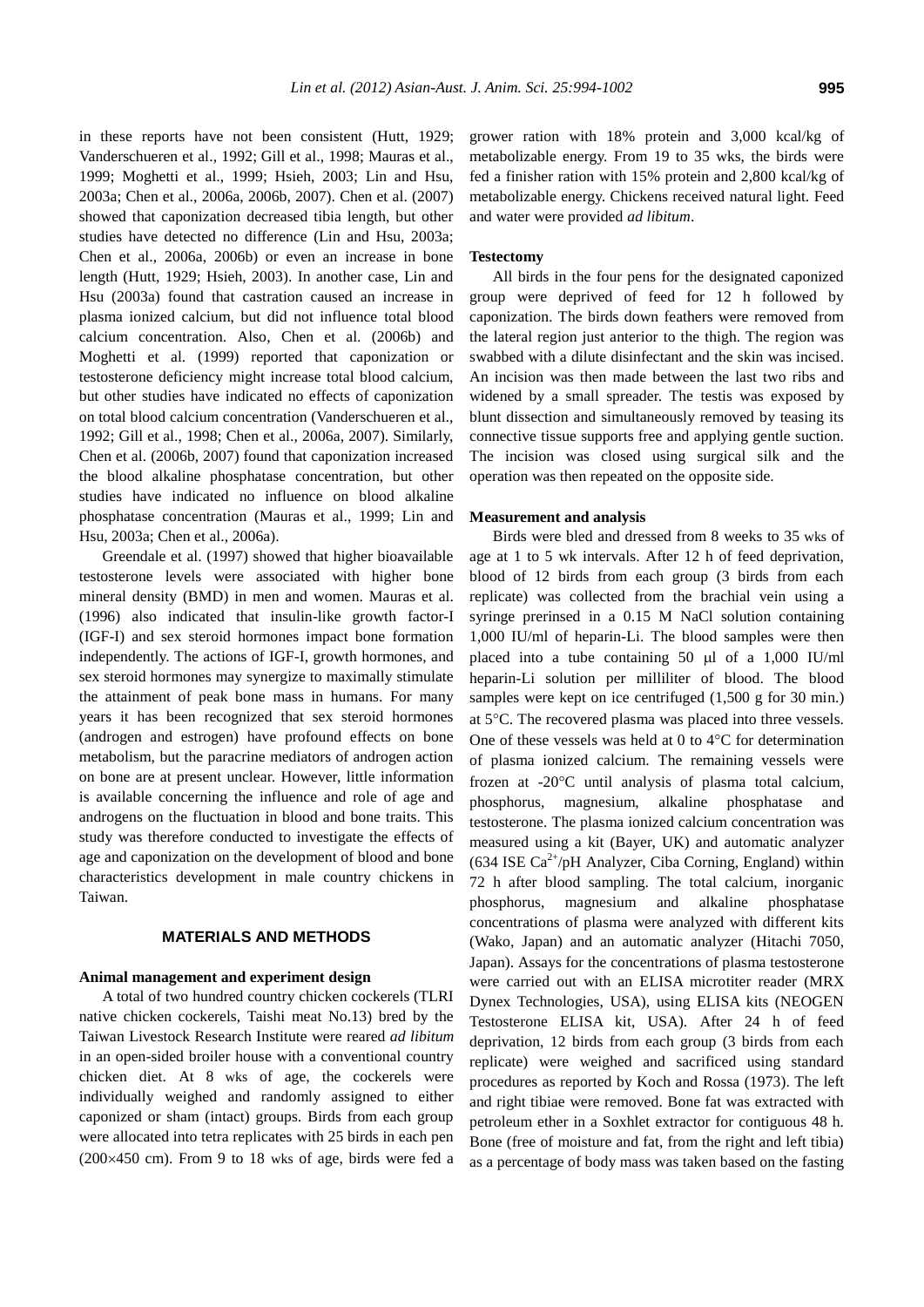weight of the live birds. Bone ash and mineral contents as a percentage of bone mass were taken based on the free moisture and fat weight. Contents of ash mineral as a percentage of bone ash mass were also taken. Bone stress was measured with a Tension Compression Tester (HT-8116) as described by Crenshaw et al. (1981). Bone ash content was determined according to the approach of Johnson et al. (1992). Bone calcium, manganese, magnesium, and phosphorus contents were analyzed with a Polarized Zeeman Atomic Absorption Spectrophotometer (Hitachi Model Z 8100, Japan) or a Spectrophotometer (Hitachi Model U-2001, Japan) by the Association of Official Analytical Chemists (1984).

# **Statistical analysis**

Collected data were subjected to analysis of variance using the General Linear Models (GLM) procedure of SAS (SAS Institute Inc., 1988). When significant  $(p<0.05)$ differences were detected, means were separated using least squares means (LSMeans).

# **RESULTS AND DISCUSSION**

### **Blood parameters**

Table 1 summarizes the blood parameters data. The plasma testosterone concentration of intact male chickens increased significantly  $(p<0.05)$  with the advance of age, and increased most at 14 wks of age, while the plasma testosterone concentration of capons decreased significantly  $(p<0.05)$  with the increase of age. The plasma testosterone concentration in intact birds was higher ( $p<0.05$ ) after 12 wks of age (caponized treatment after 4 wks) than that of capons as expected. This was in agreement with previous reports (Lin and Hsu, 2003a; Chen et al., 2005). Also, Mashaly (1984) reported a reduction in the serum testosterone concentration in 3-wks-old cockerels 2 wks after orchiectomy treatment. Similarly, Peh and Lee (1985) also demonstrated that the plasma testosterone concentration in male country chickens in Taiwan increased with the advance of age.

Caponization of male chickens increased the plasma ionized calcium concentration ( $p<0.05$ ) after 18 wks of age compared to that of intact male, but no increase was observed in total calcium concentration  $(p>0.05)$ . These results agree with those of Lin and Hsu (2003a), who indicated that caponization increased blood ionized calcium concentration, but did not increase the total calcium concentration. Similarly, Chen et al. (2007) also demonstrated that caponization did not influence blood total calcium concentration. In contrast, Chen et al. (2006a) showed that caponization increased the total blood total calcium concentration.

Before 14 wks of age, intact male chickens had a higher plasma inorganic phosphorus concentration  $(p<0.05)$  than after 18 wks of age. Similarly, caponization of male chickens before 18 wks of age led to a higher plasma inorganic phosphorus concentration  $(p<0.05)$  than after 22 wks of age. However, caponization of cockerels increased the plasma inorganic phosphorus concentrations  $(p<0.05)$ compared to intact males at 18, 22 and 30 wks of age (caponized treatment after 10 wks). The results in this study agree with those of Lin and Hsu (2003a) and Chen et al. (2006a), who found that caponization increased the blood inorganic phosphorus concentrations. Similarly, Moghetti et al. (1999) showed that women with hypergonadism given GnRH agonist alone or a GnRH agonist together with antiandrogen drugs for 6 m had significantly higher serum calcium and phosphorus concentrations. In contrast, Vanderschueren et al. (1992), Gill et al. (1998) and Mauras et al. (1999) reported that orchiectomized rats or men with hypogonadism had significantly lower serum phosphorus concentration. Moreover, in birds exposed to androgens, there is an increase in phosphorus balance (Hervey et al., 1981; Sturike, 1986).

Caponization of male chickens decreased the plasma total calcium/inorganic phosphorus ratio ( $p<0.05$ ) 18 and 30 wks of age. However, after another week, caponization did not affect the plasma total calcium/inorganic phosphorus ratio. The cockerels before 14 wks of age had a lower plasma calcium/inorganic phosphorus ratio  $(p<0.05)$  than after 26 wks of age.

Plasma magnesium concentration did not differ (p>0.05) between the capons and intact cockerels, but the cockerels and capons before 14 weeks of age had a lower plasma magnesium concentration than after 18 wks of age as expected, which is in agreement with previous reports (Lin and Hsu, 2003a).

Caponization of cockerels increased the plasma alkaline phosphatase concentration (p<0.05) between 18 and 35 wks of age. However, after another week, caponization of age did not affect the plasma alkaline phosphatase concentration. The results in this study agree with those of Chen et al. (2006b) and Chen et al. (2007), who found that caponization increased the blood alkaline phosphatase concentration. Similarly, Lin and Hsu (2003) and Chen et al. (2006a) showed that caponization did not affect the plasma alkaline phosphatase concentration. Motzok (1950) showed the plasma alkaline phosphatase level also reflected bone alkaline phosphatase activity level. However, the blood alkaline phosphatase concentration increased the numbers of bone cells which were damaged and increased bone remodeling (Kay, 1932; Hurwitz and Griminger, 1961).

### **Bone traits**

The obtained bone trait results in this study are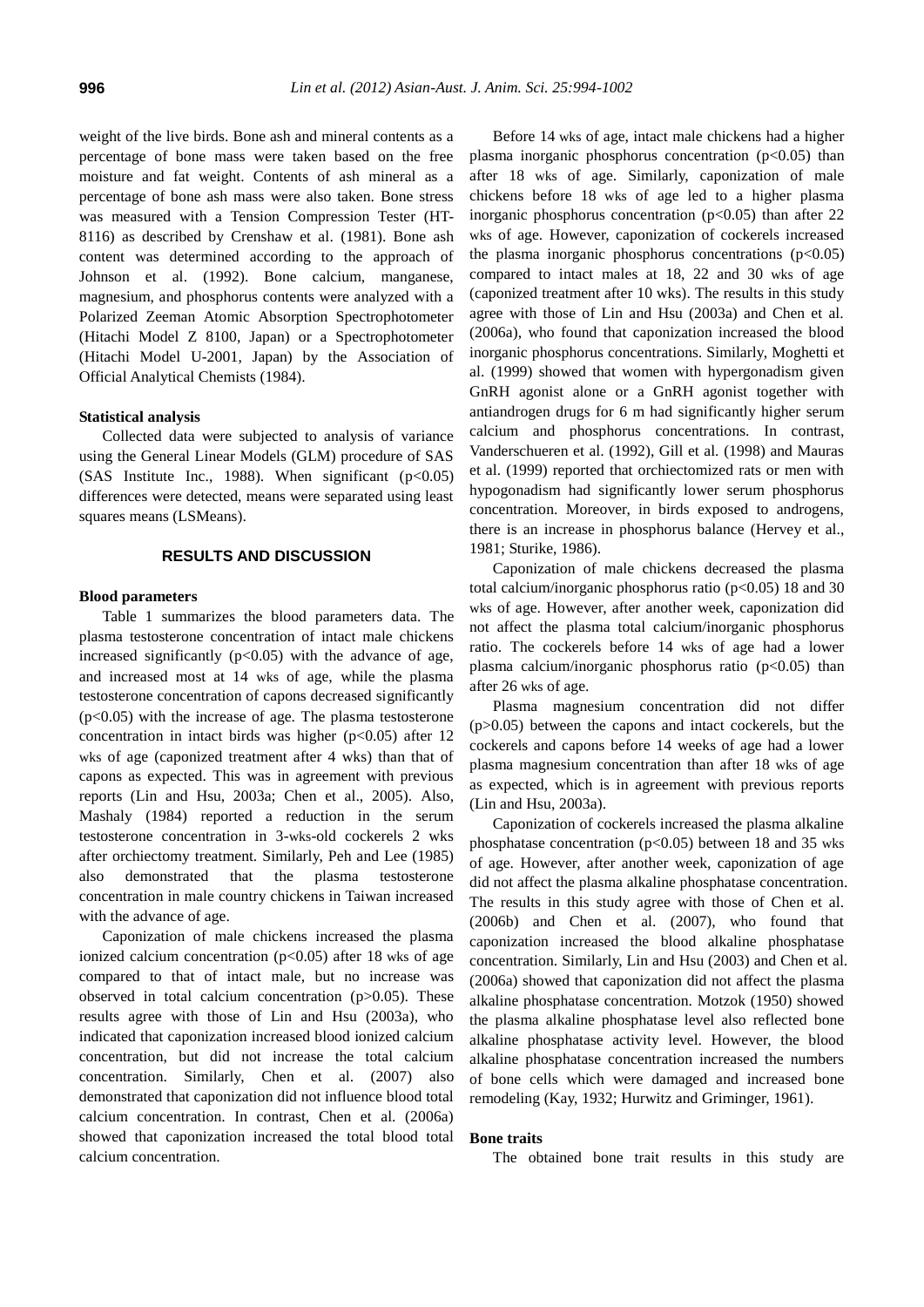**Table 1.** Effect of age and caponization on plasma traits of male country chickens in Taiwan

| Weeks of age                 | Sham-<br>operated       | Caponized              | SE       | Weeks of age               | Sham-                     |                          | SE       |
|------------------------------|-------------------------|------------------------|----------|----------------------------|---------------------------|--------------------------|----------|
|                              |                         |                        |          |                            | operated                  | Caponized                |          |
| Testosterone (pg/ml)         |                         |                        |          | $\overline{Ca/P}$          |                           |                          |          |
| 8 (baseline)                 | 497.0 <sup>b</sup>      | $497.0^{\circ}$        | 35.2     | 8 (baseline)               | 1.97 <sup>d</sup>         | 1.97 <sup>bc</sup>       | 0.07     |
| 9                            | $469.3^{b}$             | 419.7 <sup>a</sup>     | 142.1    | 9                          | 2.00 <sup>d</sup>         | $1.95^{bc}$              | $0.08\,$ |
| 10                           | $625.4^{b}$             | $293.6^{ab}$           | 176.7    | $10\,$                     | 1.97 <sup>d</sup>         | 1.83 <sup>c</sup>        | $0.08\,$ |
| 12                           | $753.1^{bx}$            | $252.3$ <sup>aby</sup> | 169.2    | 12                         | 1.98 <sup>d</sup>         | $1.93^{bc}$              | $0.08\,$ |
| 14                           | $1,326.1^{ax}$          | 251.4 <sup>aby</sup>   | 105.5    | 14                         | 1.95 <sup>d</sup>         | 1.97 <sup>bc</sup>       | $0.07\,$ |
| 18                           | $1,435.7^{ax}$          | $194.5$ <sup>aby</sup> | 85.1     | 18                         | $2.22$ <sup>cdx</sup>     | 1.82 <sup>cy</sup>       | 0.15     |
| $22\,$                       | $1,485.3^{ax}$          | 150.9 <sup>aby</sup>   | 62.3     | $22\,$                     | 2.10 <sup>cd</sup>        | $2.00^{bc}$              | $0.07\,$ |
| 26                           | $1,565.3^{ax}$          | $61.5^{\rm by}$        | 39.1     | $26\,$                     | $2.40^\circ$              | $2.23^{b}$               | $0.10\,$ |
| $30\,$                       | $1,404.5^{ax}$          | 35.6 <sup>by</sup>     | 66.3     | 30                         | 2.66 <sup>bx</sup>        | $2.23^{by}$              | $0.08\,$ |
| 35                           | $1,609.8$ <sup>ax</sup> | 30.4 <sup>by</sup>     | 15.7     | 35                         | 3.05 <sup>a</sup>         | $2.78^{a}$               | $0.16\,$ |
| <b>SE</b>                    | 117.4                   | 90.0                   |          | $\rm SE$                   | 0.12                      | 0.09                     |          |
| Ionized calcium (mmol/L)     |                         |                        |          | Magnesium (mg/dl)          |                           |                          |          |
| 8 (baseline)                 | $1.45^{b}$              | 1.45 <sup>bc</sup>     | 0.01     | 8 (baseline)               | $2.15^{ab}$               | $2.15^{\rm bcd}$         | 0.02     |
| 9                            | $1.42^{bc}$             | 1.40 <sup>d</sup>      | 0.01     | 9                          | $2.02^{\rm b}$            | 2.06 <sup>cd</sup>       | 0.03     |
| $10\,$                       | 1.26 <sup>d</sup>       | $1.28^e$               | $0.01\,$ | $10\,$                     | $1.97^{b}$                | 2.00 <sup>d</sup>        | 0.03     |
| 12                           | $1.43^{by}$             | 1.53 <sup>cx</sup>     | 0.03     | $12\,$                     | 2.03 <sup>b</sup>         | 2.00 <sup>d</sup>        | $0.05\,$ |
| 14                           | $1.41^{bc}$             | $1.45^\circ$           | 0.19     | 14                         | 2.02 <sup>b</sup>         | 2.02 <sup>d</sup>        | $0.06\,$ |
| 18                           | 1.63 <sup>ay</sup>      | $1.80^{\rm ax}$        | $0.02\,$ | $18\,$                     | $2.34^{a}$                | 2.15 <sup>bcd</sup>      | 0.23     |
| $22\,$                       | $1.32^{\text{cdy}}$     | 1.52 <sup>cx</sup>     | $0.02\,$ | $22\,$                     | $2.18^{ab}$               | $2.33^{ab}$              | $0.08\,$ |
| 26                           | $1.50^{by}$             | 1.63 <sup>bx</sup>     | $0.04\,$ | $26\,$                     | 2.20 <sup>ab</sup>        | $2.23^{bc}$              | $0.07\,$ |
| $30\,$                       | $1.31^{dy}$             | 1.44 <sup>cx</sup>     | 0.05     | 30                         | $2.16^{ab}$               | $2.43^{\circ}$           | 0.11     |
| 35                           | 1.26 <sup>dy</sup>      | $1.46^{\rm cdx}$       | $0.04\,$ | 35                         | $2.38^{a}$                | $2.44^{\rm a}$           | 0.05     |
| $\rm SE$                     | 0.04                    | 0.03                   |          | <b>SE</b>                  | 0.07                      | 0.06                     |          |
| Total calcium (mg/dl)        |                         |                        |          | Alkaline phosphatase (U/L) |                           |                          |          |
| 8 (baseline)                 | $11.3^{ab}$             | $11.3^{bc}$            | 0.12     | 8 (baseline)               | $2,374.2^a$               | $2,374.2^{ab}$           | 35.2     |
| 9                            | 11.7 <sup>ab</sup>      | 11.8 <sup>ab</sup>     | 0.32     | 9                          | $1,567.8$ <sup>abc</sup>  | $1,958.2^{abc}$          | 608.7    |
| 10                           | $12.1^a$                | 11.6 <sup>ab</sup>     | 0.33     | $10\,$                     | $2,050.2^{ab}$            | $2,455.5^{ab}$           | 615.8    |
| 12                           | $11.8^{\rm a}$          | 11.6 <sup>ab</sup>     | 0.22     | 12                         | $1,555.8$ <sup>abc</sup>  | $1,919.5^{abc}$          | 544.4    |
| 14                           | 11.7 <sup>ab</sup>      | 12.0 <sup>ab</sup>     | 0.31     | 14                         | $1,344.5$ <sup>abcd</sup> | $2,111.0$ <sup>abc</sup> | 533.9    |
| $18\,$                       | $10.3^{ab}$             | $12.1^a$               | 1.45     | $18\,$                     | $1,428.2$ <sup>abcy</sup> | $2,595.7$ <sup>ax</sup>  | 583.2    |
| $22\,$                       | $9.45^{by}$             | 10.7 <sup>cdx</sup>    | 0.26     | $22\,$                     | $1,126.2^{bcd}$           | $1,196.8^{abc}$          | 180.5    |
| 26                           | 10.1 <sup>ab</sup>      | $9.90^{\circ}$         | $0.18\,$ | $26\,$                     | $780.2^{\rm cd}$          | $908.0^{bc}$             | 197.2    |
| $30\,$                       | 10.6 <sup>ab</sup>      | $10.5^{\text{de}}$     | 0.31     | 30                         | $585.8^{cd}$              | $576.7^{\circ}$          | 90.0     |
| 35                           | $10.6^{\rm ab}$         | $10.5^{\rm de}$        | 0.14     | 35                         | $363.8^{dy}$              | $529.3^{\text{cx}}$      | 50.3     |
| $\rm SE$                     | 0.23                    | 0.23                   |          | $\rm SE$                   | 322.8                     | 517.6                    |          |
| Inorganic phosphorus (mg/dl) |                         |                        |          |                            |                           |                          |          |
| 8 (baseline)                 | $5.88$ <sup>a</sup>     | 5.88 <sup>ab</sup>     | 0.17     |                            |                           |                          |          |
| 9                            | $5.88^{\rm a}$          | $6.03^{ab}$            | 0.22     |                            |                           |                          |          |
| $10\,$                       | 6.20 <sup>a</sup>       | $6.35^{\mathrm{a}}$    | 0.25     |                            |                           |                          |          |
| 12                           | 6.02 <sup>a</sup>       | 6.02 <sup>ab</sup>     | 0.21     |                            |                           |                          |          |
| 14                           | 6.02 <sup>a</sup>       | 6.20 <sup>a</sup>      | 0.27     |                            |                           |                          |          |
| 18                           | $4.52^{by}$             | 6.62 <sup>ax</sup>     | 0.75     |                            |                           |                          |          |
| $22\,$                       | 4.50 <sup>by</sup>      | 5.33 <sup>bcx</sup>    | 0.17     |                            |                           |                          |          |
| 26                           | $4.25^{b}$              | $4.58^{\rm d}$         | 0.17     |                            |                           |                          |          |
| $30\,$                       | 3.96 <sup>by</sup>      | $4.72$ <sup>cdx</sup>  | 0.17     |                            |                           |                          |          |
| 35                           | $3.53^{b}$              | $3.83^{\rm d}$         | 0.21     |                            |                           |                          |          |
| <b>SE</b>                    | 0.37                    | 0.24                   |          |                            |                           |                          |          |
|                              |                         |                        |          |                            |                           |                          |          |

 $a, b, c, d$  Means within the same column without the same superscript are significantly different (p<0.05).

 $x,y$  Means within the same row without the same superscript are significantly different (p<0.05).

displayed in Table 2. Caponization of cockerels led to a decrease in the relative tibia weight, cortical thickness (p<0.05) after 18 wks of age (orchiectomy treatment after 6 wks) and breaking strength  $(p<0.05)$  after 22 wks of age (orchiectomy treatment after 14 wks). Also, caponization of male chickens led to an increase in the tibia length  $(p<0.05)$ before 18 wks of age (orchiectomy treatment within 10 wks), but caponization had no effect on tibia length after 22 wks of age (orchiectomy treatment after 14 wks). Moreover, the relative tibia weight reached peak at 18 wks of age and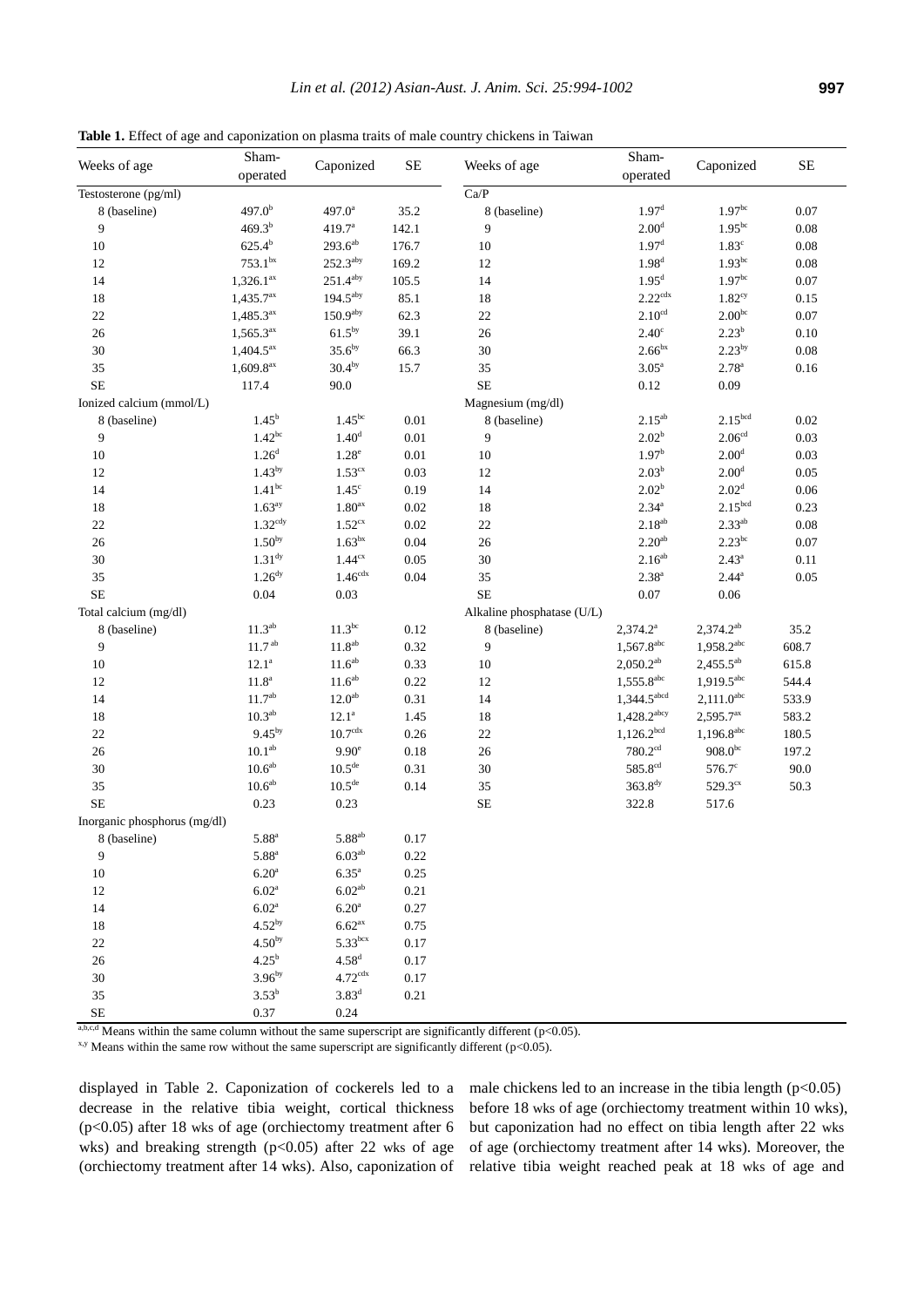| Weeks of age                       | Sham-operated         | Caponized           | <b>SE</b>                   | Weeks of age                 | Sham-operated             | Caponized              | <b>SE</b> |
|------------------------------------|-----------------------|---------------------|-----------------------------|------------------------------|---------------------------|------------------------|-----------|
| Relative tibia weight (g/100 g BW) |                       |                     | Bone breaking strength (kg) |                              |                           |                        |           |
| 8 (baseline)                       | 0.79 <sup>c</sup>     | $0.79^{ab}$         | 0.02                        | 8 (baseline)                 | $6.71$ <sup>d</sup>       | $6.71^\circ$           | 2.15      |
| 14                                 | $0.83^{bc}$           | 0.83 <sup>a</sup>   | 0.04                        | 14                           | 9.75 <sup>cd</sup>        | $9.24$ <sup>abc</sup>  | 1.06      |
| 18                                 | $0.85^{\rm abx}$      | $0.73^{by}$         | 0.01                        | 18                           | 10.4 <sup>cd</sup>        | $8.31^{bc}$            | 0.90      |
| 22                                 | 0.87 <sup>ax</sup>    | $0.74^{by}$         | 0.02                        | 22                           | 12.9 <sup>bcx</sup>       | $7.98^{bcy}$           | 1.25      |
| 26                                 | $0.85$ <sup>abx</sup> | 0.77 <sup>by</sup>  | 0.01                        | 26                           | $16.8$ <sup>abx</sup>     | $12.4^{ay}$            | 1.13      |
| 30                                 | $0.85^{\text{abs}}$   | $0.74^{by}$         | 0.02                        | 30                           | 19.2 <sup>ax</sup>        | 10.5 <sup>aby</sup>    | 2.21      |
| 35                                 | 0.79 <sup>cx</sup>    | 0.67 <sup>cy</sup>  | 0.03                        | 35                           | 19.6 <sup>ax</sup>        | 11.9 <sup>aby</sup>    | 1.83      |
| SE                                 | 0.02                  | 0.02                |                             | <b>SE</b>                    | 1.75                      | 1.13                   |           |
| Tibia length (mm)                  |                       |                     |                             | Cortical thickness $(\mu m)$ |                           |                        |           |
| 8 (baseline)                       | 90.8 <sup>d</sup>     | 90.8 <sup>d</sup>   | 2.34                        | 8 (baseline)                 | $701.3^d$                 | $701.3^d$              | 42.2      |
| 14                                 | 114.7 <sup>cy</sup>   | $122.2^{\text{cx}}$ | 1.75                        | 14                           | 992.8 <sup>c</sup>        | 947.9 <sup>a</sup>     | 39.6      |
| 18                                 | $127.7^{by}$          | $132.8^{bx}$        | 1.45                        | 18                           | $996.1^{box}$             | 931.7 <sup>ay</sup>    | 32.5      |
| 22                                 | $134.9^{\rm a}$       | $135.2^{ab}$        | 2.33                        | 22                           | $1,048.8$ <sup>abcx</sup> | $910.2$ <sup>aby</sup> | 24.5      |
| 26                                 | $133.0^{ab}$          | $137.2^a$           | 1.53                        | 26                           | $1,126.1^{ax}$            | $843.8$ <sup>bcy</sup> | 38.8      |
| 30                                 | 130.0 <sup>ab</sup>   | $132.9^{ab}$        | 2.02                        | 30                           | $1,093.8$ <sup>abx</sup>  | $839.8$ bcy            | 22.2      |
| 35                                 | $129.9^{ab}$          | $133.0^{ab}$        | 1.82                        | 35                           | $1,129.7^{ax}$            | $777.8$ <sup>cdy</sup> | 28.8      |
| <b>SE</b>                          | 1.91                  | 1.86                |                             | <b>SE</b>                    | 34.5                      | 26.0                   |           |

**Table 2.** Effect of age and caponization on bone characteristics of male native chickens in Taiwan

a,b,c,d Means within the same column without the same superscript are significantly different (p<0.05).

 $x,y$  Means within the same row without the same superscript are significantly different (p<0.05).

declined at 35 wks of age. The peak of tibia length was reached at 22 wks of age in male native chickens. However, the bone strength of male native chickens increased most at 14 wks of age.

The results in this study agree with those of Lin and Hsu (2003a), and Chen et al. (2007), who found that caponizing cockerels lowered the relative tibia weight, bone breaking strength and cortical thickness. However, Turner et al. (1989), Wakley et al. (1991) and Vandeschueren et al. (1992) found that orchiectomy caused an incremental increase in the skeletal remodeling and a loss of cancellous bone in the tibia in young and old rats. This loss could be prevented by testosterone replacement or dihydrotestosterone. Similarly, Greendale et al. (1997) showed that higher bioavailable testosterone levels were associated with higher bone mineral density in men and women. Furthermore, Puche and Romano (1968; 1969) also demonstrated that the addition of testosterone to *in vitro*  cultures of embryonic fowl bone enhanced calcification and the synthesis of osteoid tissue. Also, Hutt (1929) and Hsieh (2003) reported that caponization of cockerels increased the bone length. However, Landauer (1937), Burke and Edwards (1994), Lin and Hsu (2003a) and Chen et al. (2006a) observed no difference in bone length between caponized and intact fowls. Also, the bone mass significantly increased post puberty in humans (Gilbanz et al., 1988; Bonjour et al., 1991). Other studies have shown that the bone mass reaches a peak in postpubertal humans (Rico et al., 1993; Matkovic et al., 1994). Similarly, Lin and

Hsu (2008) indicated that the plasma testosterone concentration, testicles weight, testicles percentage and tibiae traits of male native chickens in Taiwan, increased significantly with the advance of age, the peak of plasma testosterone concentration and a percentage of testicle to body weight occurred at 22 wks of age and 18 wks of age, respectively. Pederson et al. (1999) showed that androgen receptors are present in the avian skeleton, as well as in the mammalian skeleton. Since androgen enhances osteoblast ossification and inhibits osteoclast corrosion, it is therefore reasonable to expect intact birds to have relatively higher tibia weight, breaking strength and cortical thickness associated with higher plasma testosterone concentration (Wakley et al., 1991; Vandeschueren et al., 1992; Mauras et al., 1999). On the other hand, the reduction in relative tibia weight of breaking strength and cortical thickness in capons is probably due to a decrease in bone ash and calcium contents (Crenshaw, 1986).

# **Bone ash and mineral contents**

Table 3 shows the caponization and age effects on bone ash and mineral contents of male native chickens in Taiwan. The bone ash, calcium and phosphorus content increased most after 14 wks of age in male native chickens in Taiwan. Caponization of male chickens decreased the bone ash, calcium, phosphorus and magnesium after 14, 18, 22, 26 and 30 wks of age (orchiectomy treatment after 6, 10, 14 and 18 wks), but the values had no influence on bone manganese contents as expected, which is in agreement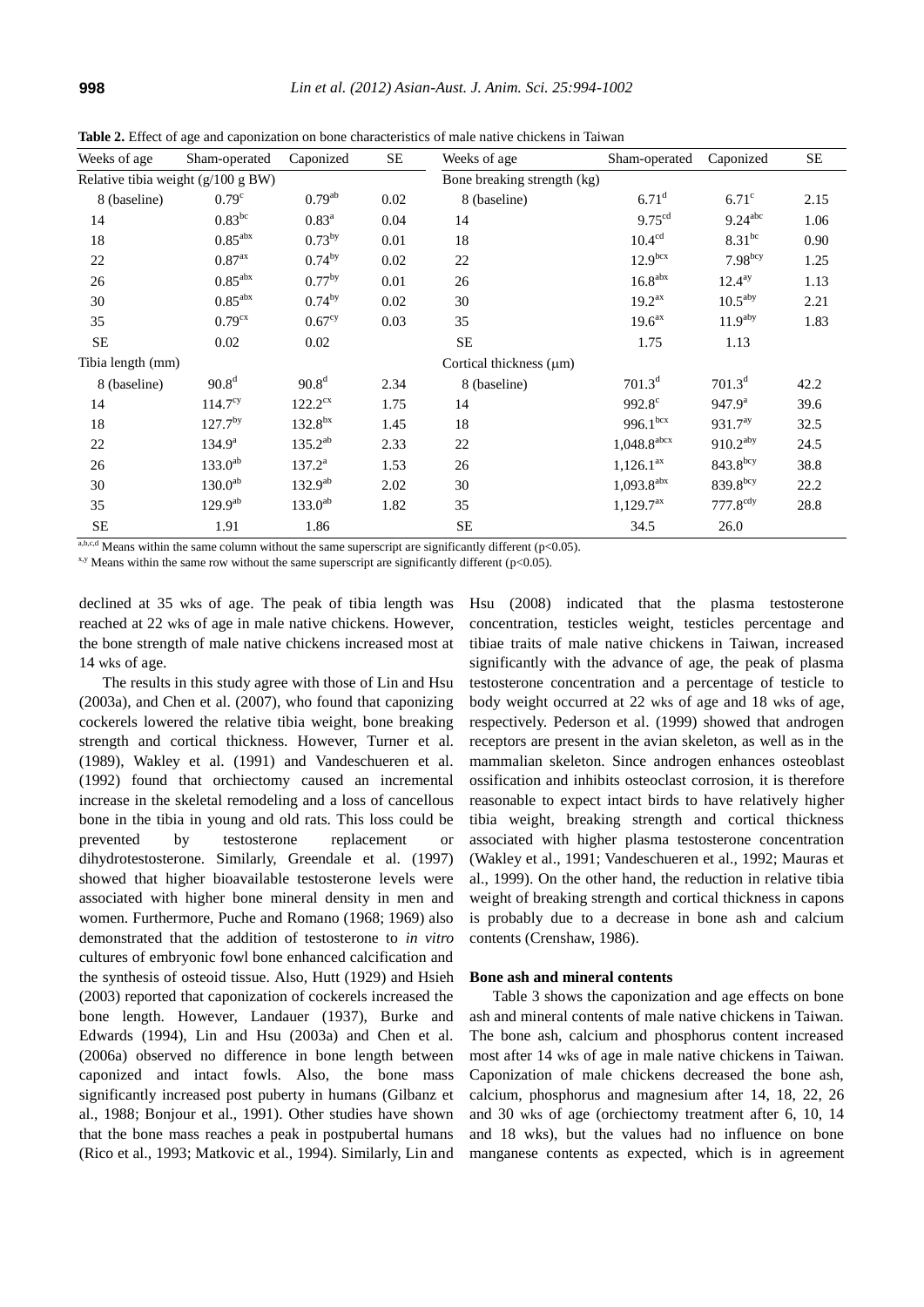**Table 3.** Effect of age and caponization on bone composition of male native chickens in Taiwan

| Weeks of age        | Sham-operated         | Caponized           | $\rm SE$ | Weeks of age       | Sham-operated      | Caponized          | SE   |
|---------------------|-----------------------|---------------------|----------|--------------------|--------------------|--------------------|------|
| Bone ash (%)        |                       |                     |          | Bone magnesium (%) |                    |                    |      |
| 8 (baseline)        | $51.7^\circ$          | $51.7^{\rm d}$      | 1.29     | 8 (baseline)       | $0.52^{\rm b}$     | $0.52^{\rm b}$     | 0.02 |
| 14                  | $56.6^{bx}$           | $52.4^{\text{cdy}}$ | 0.43     | 14                 | $0.48^{\circ}$     | $0.47^{\circ}$     | 0.01 |
| 18                  | 64.4 <sup>ax</sup>    | 63.2 <sup>ay</sup>  | 0.46     | 18                 | 0.49 <sup>c</sup>  | $0.47^{\circ}$     | 0.01 |
| $22\,$              | 63.9 <sup>ax</sup>    | 62.7 <sup>ay</sup>  | 0.38     | 22                 | 0.68 <sup>ax</sup> | 0.61 <sup>ay</sup> | 0.02 |
| $26\,$              | 64.8 <sup>ax</sup>    | 56.3 <sup>bcy</sup> | 1.01     | 26                 | 0.50 <sup>cx</sup> | $0.46^{\text{cy}}$ | 0.01 |
| 30                  | 63.2 <sup>ax</sup>    | 57.8by              | 0.81     | 30                 | 0.50 <sup>cx</sup> | 0.44 <sup>cy</sup> | 0.02 |
| 35                  | 66.3 <sup>a</sup>     | $65.8^{\rm a}$      | 0.48     | 35                 | 0.47 <sup>c</sup>  | $0.45^{\circ}$     | 0.01 |
| $\rm SE$            | 1.04                  | 1.06                |          | SE                 | 0.02               | $0.01\,$           |      |
| Bone calcium (%)    | Bone manganese (ppm)  |                     |          |                    |                    |                    |      |
| 8 (baseline)        | $22.0^\circ$          | 22.0 <sup>d</sup>   | 0.47     | 8 (baseline)       | 1.29               | 1.29               | 0.27 |
| 14                  | $25.2^b$              | $25.0^{\rm b}$      | 0.26     | 14                 | 1.52               | 1.59               | 0.17 |
| 18                  | $26.2^{ab}$           | 25.7 <sup>ab</sup>  | 0.26     | 18                 | 1.73               | 1.64               | 0.16 |
| 22                  | $27.2^{\rm a}$        | $25.9^{ab}$         | 0.66     | 22                 | 1.01               | 1.16               | 0.16 |
| $26\,$              | $27.2^{ax}$           | $23.5^{\text{cy}}$  | 0.47     | $26\,$             | 1.59               | 1.51               | 0.14 |
| 30                  | 25.6 <sup>bx</sup>    | $23.1^{\text{cdy}}$ | 0.34     | 30                 | 1.44               | 1.31               | 0.14 |
| 35                  | $27.0^{\rm a}$        | $26.3^{ab}$         | 0.28     | 35                 | 2.10               | 1.68               | 0.21 |
| SE                  | 0.40                  | 0.38                |          | $\rm SE$           | 0.16               | 0.15               |      |
| Bone phosphorus (%) |                       |                     |          |                    |                    |                    |      |
| 8 (baseline)        | $9.93^{\rm d}$        | $9.93^e$            | 0.23     |                    |                    |                    |      |
| 14                  | $11.6^{\circ}$        | 11.7 <sup>bcd</sup> | 0.09     |                    |                    |                    |      |
| 18                  | 12.7 <sup>ax</sup>    | 12.1 <sup>aby</sup> | 0.23     |                    |                    |                    |      |
| $22\,$              | 12.1 <sup>bc</sup>    | $11.8^{bc}$         | 0.28     |                    |                    |                    |      |
| $26\,$              | $12.8^{\rm ax}$       | $10.8^{\rm dy}$     | 0.24     |                    |                    |                    |      |
| 30                  | $12.5$ <sup>abx</sup> | $11.4^{\text{cdy}}$ | 0.24     |                    |                    |                    |      |
| 35                  | $12.4^{ab}$           | $12.4^{\rm a}$      | 0.12     |                    |                    |                    |      |
| $\rm SE$            | 0.18                  | 0.19                |          |                    |                    |                    |      |

 $a, b, c, d$  Means within the same column without the same superscript are significantly different (p<0.05).

 $x,y$  Means within the same row without the same superscript are significantly different ( $p<0.05$ ).

with previous reports (Chen et al., 2006). Similarly, Lin and Hsu (2003a) showed that caponization of cockerels decreased the bone calcium and manganese contents, but had no influence on bone phosphorus and manganese contents. Mauras et al. (1996) also indicated that insulinlike growth factor-I (IGF-I) and sex steroid hormones impact bone formation independently and that the actions of IGF-I, growth hormones, and sex steroid hormones might synergize to maximally stimulate the attainment of peak bone mass in humans. The reduced bone ash, calcium, phosphorus and magnesium contents in capons might have been due to increased bone calcium loss and decreased kinetic markers in the bone calcium deposition (Mauras et al., 1999). Since carbonate calcium, phosphate calcium and phosphate magnesium are the most abundant in cortical bone, it was expected that capons would have lower bone ash, calcium, phosphorus and magnesium contents, which are associated with lower plasma testosterone concentration in comparison to intact birds.

### **Mineral contents of bone ash**

Table 4 presents the effects of caponization and age on mineral contents of bone ash. Caponizations of cockerels decreased the ash calcium after 14 wks and lowered the phosphorus content between 18 and 26 wks. Ash calcium and phosphorus contents at other weeks of age, and ash magnesium and manganese contents did not differ between the caponized and intact birds. The results from this study show that the calcium:phosphorus ratio was nearly 2.15:1 and the ash was made up of calcium, 41.95%; phosphorus, 19.48%; magnesium, 0.85%, and manganese, 2.36 ppm. Similarly, Hegsted (1973) reported that the calcium:phosphorus ratio was nearly constant and somewhat greater than 2:1. He reported that the ash was made up of calcium, 36%; phosphorus, 17%; and magnesium, 0.8% in mammals. Also, Lin and Hsu (2003a) found that caponization decreased bone ash calcium and manganese contents, but had no influence on bone ash phosphorus and magnesium contents.

In this study, our findings support the assertion that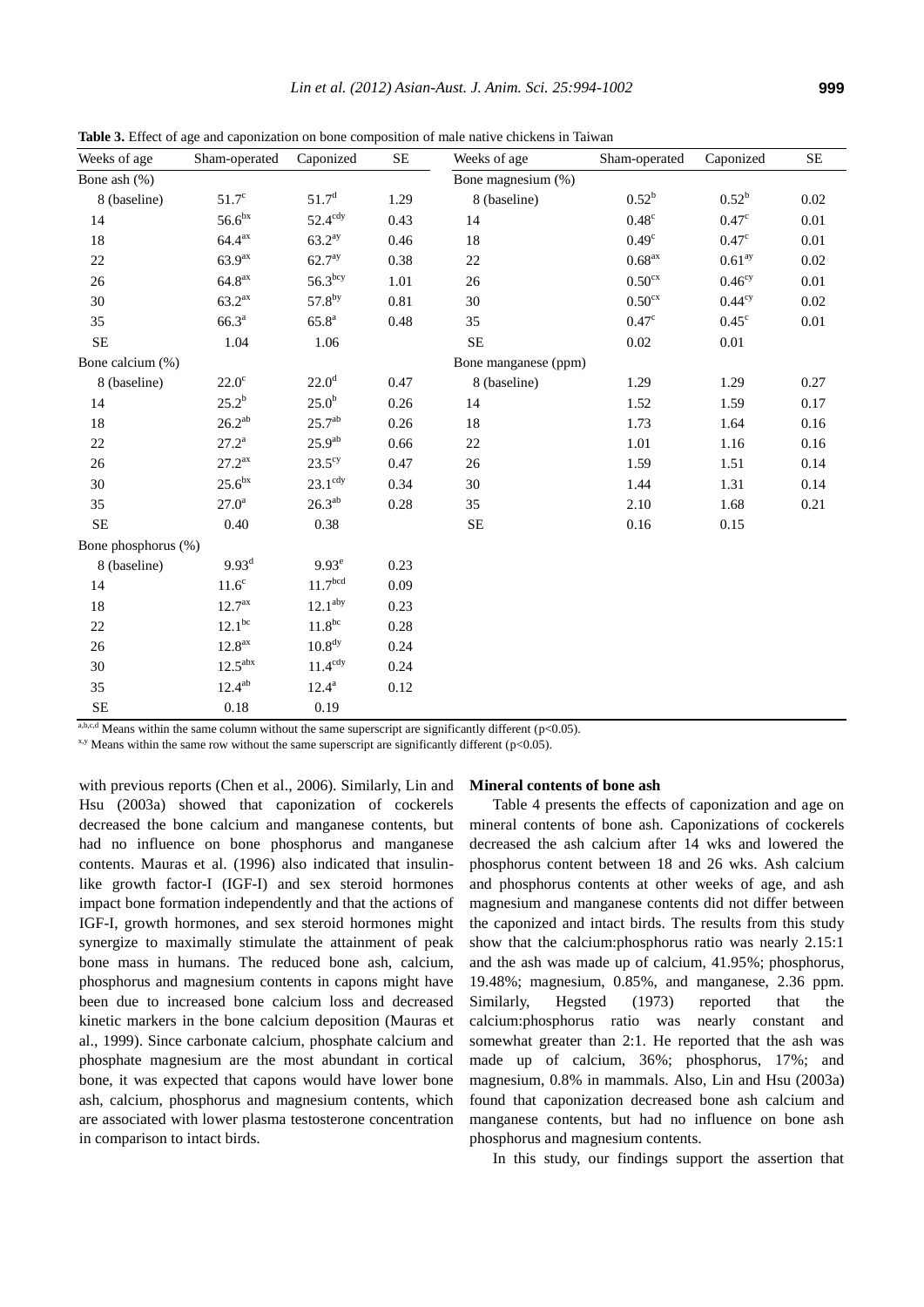| Weeks of age   | Sham-operated      | Caponized          | SE   | Weeks of age    | Sham-operated        | Caponized          | $\rm SE$ |
|----------------|--------------------|--------------------|------|-----------------|----------------------|--------------------|----------|
| Calcium (%)    |                    |                    |      | Magnesium (%)   |                      |                    |          |
| 8 (baseline)   | $42.6^{b}$         | $42.6^{b}$         | 1.32 | 8 (baseline)    | 1.01 <sup>a</sup>    | 1.01 <sup>a</sup>  | 0.04     |
| 14             | 44.5 <sup>ay</sup> | 47.7 <sup>ax</sup> | 2.06 | 14              | $0.87^{\rm b}$       | 0.90 <sup>b</sup>  | 0.04     |
| 18             | $40.7^{b}$         | $40.7^{b}$         | 0.25 | 18              | 0.76 <sup>c</sup>    | 0.74 <sup>cd</sup> | 0.02     |
| $22\,$         | $42.6^{b}$         | $41.4^{b}$         | 1.08 | 22              | 1.07 <sup>a</sup>    | $0.97^{ab}$        | 0.05     |
| 26             | 42.0 <sup>b</sup>  | 41.7 <sup>b</sup>  | 0.43 | 26              | $0.77$ <sup>bc</sup> | 0.81 <sup>c</sup>  | 0.02     |
| 30             | $40.6^{b}$         | 40.0 <sup>b</sup>  | 0.31 | 30              | $0.79^{bc}$          | 0.77 <sup>c</sup>  | 0.03     |
| 35             | $40.7^{b}$         | 40.0 <sup>b</sup>  | 0.39 | 35              | $0.71^\circ$         | 0.68 <sup>d</sup>  | 0.01     |
| <b>SE</b>      | 1.08               | 0.92               |      | $\rm SE$        | 0.04                 | 0.02               |          |
| Phosphorus (%) |                    |                    |      | Manganese (ppm) |                      |                    |          |
| 8 (baseline)   | $19.2^{b}$         | $19.2^{b}$         | 0.57 | 8 (baseline)    | $2.46^{ab}$          | $2.46^{ab}$        | 0.49     |
| 14             | 20.4 <sup>ay</sup> | 22.3 <sup>ax</sup> | 0.88 | 14              | $2.92^{\text{a}}$    | $2.99^{\rm a}$     | 0.32     |
| 18             | 19.7 <sup>ab</sup> | $19.1^{b}$         | 0.34 | 18              | $2.69^{\rm a}$       | $2.58^{ab}$        | 0.25     |
| 22             | $18.9^{b}$         | 18.8 <sup>b</sup>  | 0.45 | 22              | 1.60 <sup>b</sup>    | 1.86 <sup>b</sup>  | 0.25     |
| 26             | 19.7 <sup>ab</sup> | $19.3^{b}$         | 0.20 | 26              | $2.47^{ab}$          | $2.52^{ab}$        | 0.22     |
| 30             | 19.7 <sup>ab</sup> | 19.7 <sup>b</sup>  | 0.38 | 30              | 2.29 <sup>ab</sup>   | $2.27^{ab}$        | 0.23     |
| 35             | $18.7^{b}$         | 18.8 <sup>b</sup>  | 0.12 | 35              | $2.10^{ab}$          | $2.54^{ab}$        | 0.21     |
| <b>SE</b>      | 0.47               | 0.46               |      | SE              | 0.28                 | 0.24               |          |

**Table 4.** Effect of age and caponization on mineral composition of bone ash of male native chickens in Taiwan

a,b,c Means within the same column without the same superscript are significantly different ( $p$ <0.05).

 $x,y$  Means within the same row without the same superscript are significantly different ( $p<0.05$ ).

androgens directly influence bone composition fluxes in male chickens. Caponization caused a significant increase in bone loss at 4 wks post treatment, which reflected that the bone cells were damaged, and demonstrated that relative tibia weight, breaking strength, cortical thickness, bone ash, calcium, phosphorus and magnesium contents were reduced, and the plasma ionized calcium, inorganic phosphorus and alkaline phosphatase concentrations were increased. The androgens clearly had significant skeletal effects. The actions of the paracrine mediators of androgen that played on bones included suppressing osteoblast interleukin-6 production (Hofbauer et al., 1999), ensuring antiresorptive effect on bones (Hofbauer et al., 1999), reducing bone remodeling (Katznelson et al., 1996), and increasing  $\beta$ transforming growth factor production and bone deposition (Gill et al., 1998; Pederson et al., 1999).

# **ACKNOWLEDGEMENTS**

Contribution No. 1618 from Taiwan Livestock Research Institute (LRI), Council of Agriculture (COA).

#### **REFERENCES**

- AOAC. 1984. Official methods of analysis. 13th ed. Washington DC, USA.
- Bonjour, J. P., G. Theintz, B. Buchs, D. Slosman and C. T. Jr Roberts. 1991. Critical years and stages of puberty for spinal and femoral bone mass accumulation during adolescence. J. Clin. Endocrinol. Metab.73:555-563.
- Burke, W. H. and H. M. Edwards. 1994. Effect of early castration on body weight, muscle growth, and bone characteristics of male Nicholas strain turkeys. Poult. Sci. 73:457-463.
- Chen, K. L., W. T. Chi and P. W. S. Chiou. 2005. Caponization and testosterone implantation effects on blood lipid and lipoprotein profile in male chickens. Poult. Sci. 84:547-552.
- Chen, K. L., S. M. Tsay, T. Y. Lee and P. W. S. Chiou. 2006a. Effects of caponization and different exogenous androgen on the bone characteristics of male chickens. Poult. Sci. 85:1975- 1979.
- Chen, K. L., M. H. Chang, S. M. Tsay, H. Y. Huaang and P. W. S. Chiou. 2006b. Effects of caponization on bone characteristics and histological structure in chickens. Asian-Aust. J. Anim. Sci. 19:245-251.
- Chen, K. L., S. M. Tsay, D. Y. Lo and P. W. S. Chiou. 2007. Effects of caponization and testosterone on bone and blood parameters of SCWL male chickens. Asian-Aust. J. Anim. Sci. 20:706-710.
- Crenshaw, T. D. 1986. Reliability of dietary Ca and P levels and bone minerals content as predictors of bone mechanical properties at various time periods in growing swine. J. Nutr. 116:2155-2170.
- Crenshaw, T. D., E. R. Peo, Jr. A. J. Lewis and B. D. Moser. 1981. Bone strength as a trait for assessing mineralization in swine: a critical review of techniques involved. J. Anim. Sci. 53:827- 835.
- Fennel, M. J. and C. G. Scanes. 1992a. Inhibition of growth in chickens by testosterone,  $5\alpha$ -dihydrotesterone, and 19nortestosterone. Poult. Sci. 71:357-366.
- Fennel, M. J. and C. G. Scanes. 1992b. Effect of androgen (testosterone,  $5\alpha$ -dihydrotesterone, and 19-nortestosterone) administration on growth in turkey. Poult. Sci. 71:539-547.
- Gilbanz, V., D. T. Gibbens, T. F. Roe, M. Carlson, M. O. Senac, M.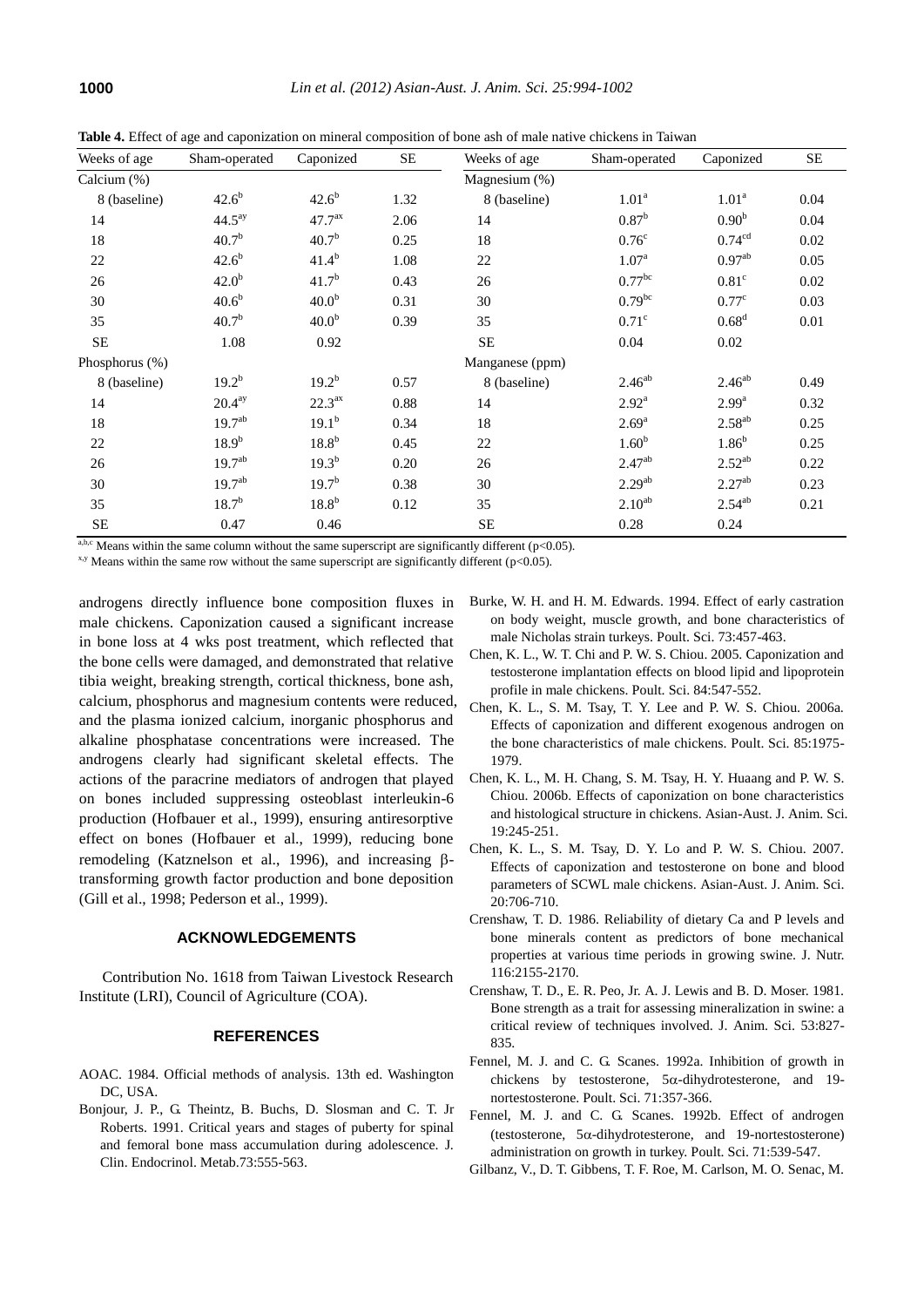I. Boechat, H. K. Huang, E. E. Schulz, C. R. Libanati and C. E. Can. 1988. Vertebral bone density in children: Effect of puberty. Radiology 166:847-850.

- Gill, R. K., R. T. Turner, T. J. Wronski and N. H. Bell. 1998. Orchiectomy markedly reduces the concentration of the three isoforms of transforming growth factor beta in rat bone, and reduction is prevented by testosterone. Endocrinology 139: 546-550.
- Greendale, G. A., S. Edelstein and E. Barrett-Connor. 1997. Endogenous sex steroids and bone mineral density in older women and men: The rancho bernardo study. J. Bone Miner. Res. 12:1833-1843.
- Griggs, R. C., W. Kingston, R. F. Jozefowicz, B. E. Herr, G. Forbes and D. Halliday. 1989. Effect of testosterone muscle mass and muscle protein synthesis. J. Appl. Physiol. 66:498-503.
- Hegsted, D. M. 1973. In "Modern nutrition in health and disease" (Ed. R. S. Goodhart and M. E. Shils), pp. 268. 5th ed. Lea and Febiger, Philadelphia, Pennsylvania, USA.
- Hervey, G. R., A. V. Knibbs, L. Burkinshaw, D. B. Morgan, P. R. M. Jones, D. R. Chettle and D. Vartsky. 1981. Effect of methandienone on the performance and body composition of men undergoing athletic training. Clin. Sci. Lond. 60:457-461.
- Hofbauer, L. C., R. M. Ten and S. Khosla. 1999. The antiandrogen hydroxyflutamide and androgens inhibit interleukin-6 production by an androgen-responsive human osteoblastic cell line. J. Bone Miner. Res. 14:1330-1337.
- Hsieh, T. Y. 2003. Effects of castration in Taiwan country chicken cockerels on growth performance and lipid metabolism. Master Thesis. National Chung-Hsing University, Taichung, Taiwan. (in Chinese)
- Hurwitz, S. and P. Griminger, 1961. The response of plasma alkaline phosphatase, parathyroids and blood and bone minerals to calcium intake in the fowl. J. Nutr. 73:177-185.
- Hutt, F. B. 1929. Sex dimorphism and variability in the appendicular skeleton of the Leghorn fowl. Poult. Sci. 8:202- 218.
- Johnson, N. E., B. F. Harland, E. Ross, L. Gautz and M. A. Dunn. 1992. Effects of dietary aluminum and niacin on chick tibiae. Poult. Sci. 71:1188-1195.
- Katznelson, L., J. S. Finkelstein, D. A. Schoenfeld, D. I. Rosenthal, E. J. Anderson and A. Klibanski. 1996. Increase in bone density and lean body mass during testosterone administration in men with acquired. J. Clin. Endocrinol. Metab. 81:4359- 4365.
- Kay, H. D. 1932. Phosphtase in growth and disease in bone. Physiol. Rev. 12:385-389.
- Koch, T. and E. Possa. 1973. Anatang of the chicken and domestic birds. p. 12.
- Landauer, W. 1937. Studies on the creeper fowl. XI. Castration and length of bones of the appendicular skeleton in normal and creeper fowl. Anat. Rec. 69:247-253.
- Lin, C. C. 1999. Effects of different age of injecting estradiol into Taiwan country chicken on the agonistic behavior, sexual behavior, social status, economic traits and texture properties of breast meat in the later period of growing and the maturate. Master thesis, Department of Animal Science Nation Chung-Hsing University, Taiwan, ROC. (in Chinese)
- Lin, C. Y. and J. C. Hsu. 2002. Effects of surgical caponization on growth performance, fiber diameter and some physical properties of muscles in Taiwan country chicken cockerels.

Asian-Aust. J. Anim. Sci. 15:401-405.

- Lin, C. Y. and J. C. Hsu. 2003a. Comparison of some selected growth, physiological and bone characteristics of capon, slip and intact birds in Taiwan country chicken cockerels. Asian-Aust. J. Anim. Sci. 16:50-56.
- Lin, C. Y. and J. C. Hsu. 2003b. Influence of surgical caponization on the carcass characteristics in Taiwan country chicken cockerels. Asian-Aust. J. Anim. Sci. 16:575-580.
- Lin, C. Y. and J. C. Hsu. 2008. Study on plasma testosterone concentration, testicles and tibiae development of LRI native chicken cockerels Taishi meat no. 13. J. of Taiwan Livestock Res. 41: 17-26. (in Chinese)
- Lin, C. Y., L. C. Lin and J. C. Hsu. 2011. Effect of caponization on muscle composition, shear value, ATP related compounds and taste appraisal in Taiwan country chicken cockerels. Asian-Aust. J. Anim. Sci. 24:1026-1030.
- Lin, C. Y. and J. C. Hsu. 2011. Effect of surgical caponization on blood characteristics of male Taiwan country chickens. J. of Taiwan Livestock Res. 44:25-37.
- Mashaly, M. M. 1984. Effect of caponization on cell-mediated immunity of immature cockerels. Poult. Sci. 63:369-372.
- Matkovic, V., T. Jelic, G. M. Wardlaw, J. Z. Ilich, P. K. Goel, J. K. Wright, M. B. Andon, K. T. Smith and R. P. Heaney. 1994. Timing of peak bone mass in Caucasian females and its implication for the prevention of osteoporosis: Inference from a cross-sectional model. J. Clin. Invest. 93:799-808.
- Mauras, N., S. Q. Doi and J. R. Shapiro. 1996. Recominant human insulin-like growth factor I, recombinant human growth hormone, and sex steroids: Effects on markers of bone turnover in humans. J. Clin. Endocrinol. Metab. 81:2222-2226.
- Mauras, N., V. Y. Hayes, N. E. Vieira, A. L. Yergey and K. O. O'Brien. 1999. Profound hypogonadism has significant negative effects on calcium balance in males: A calcium kinetic study. J. Bone Miner. Res. 14:577-582.
- Moghetti, P., R. Castello, N. Zamberlan, M. Rossini, D. Gatti, C. Negri, F. Tosi, M. Muggeo and S. Adami. 1999. Spironolactone, but not flutamide, administration prevents bone loss in hyperandrogenic women treated with gonadotropin-releasing hormone agonist. J. Clin. Endocrinol. Metab. 84:1250-1254.
- Motzok, I. 1950. Studies on the plasma a phosphatase of normal and rachitic chicks. 2. Relationship between plasma phosphatase and the phosphatase of bone, kidney, liver and intestinal mucosa. Biochem. J. 47:193.
- Pederson, L., M. Kremer, J. Judd, D. Pascoe, T. C. Spelsberg and B. L. Riggs. 1999. Androgens regulate bone resorption activity of isolated osteoclasts *in vitro*. Proc. Natl. Acad. Sci. USA 96:505-510.
- Peh, H. C. and Y. P. Lee. 1985. The cockerel's serum testosterone and relationships with daily activities, carcass traits and meat qualities. J. Chin. Soc. Anim. Sci. 14: 91-98. (in Chinese)
- Puche, R. C. and M. C. Romano. 1968. The effect of dehydroepiandrosterone sulfate and testosterone on the development of chick embryo frontal bones *in vitro*. Calcif. Tissue Res. 2:133-144.
- Puche, R. C. and M. C. Romano. 1969. The effect of dehydroepiandrosterone sulfate on the mineral accretion of chick embryo frontal bones cultivated *in vitro*. Calcif. Tissue Res. 4:39-47.
- Rico, H., M. Revilla, J. Gonzalez-Riola, L. F. Villa and M. Alvarez